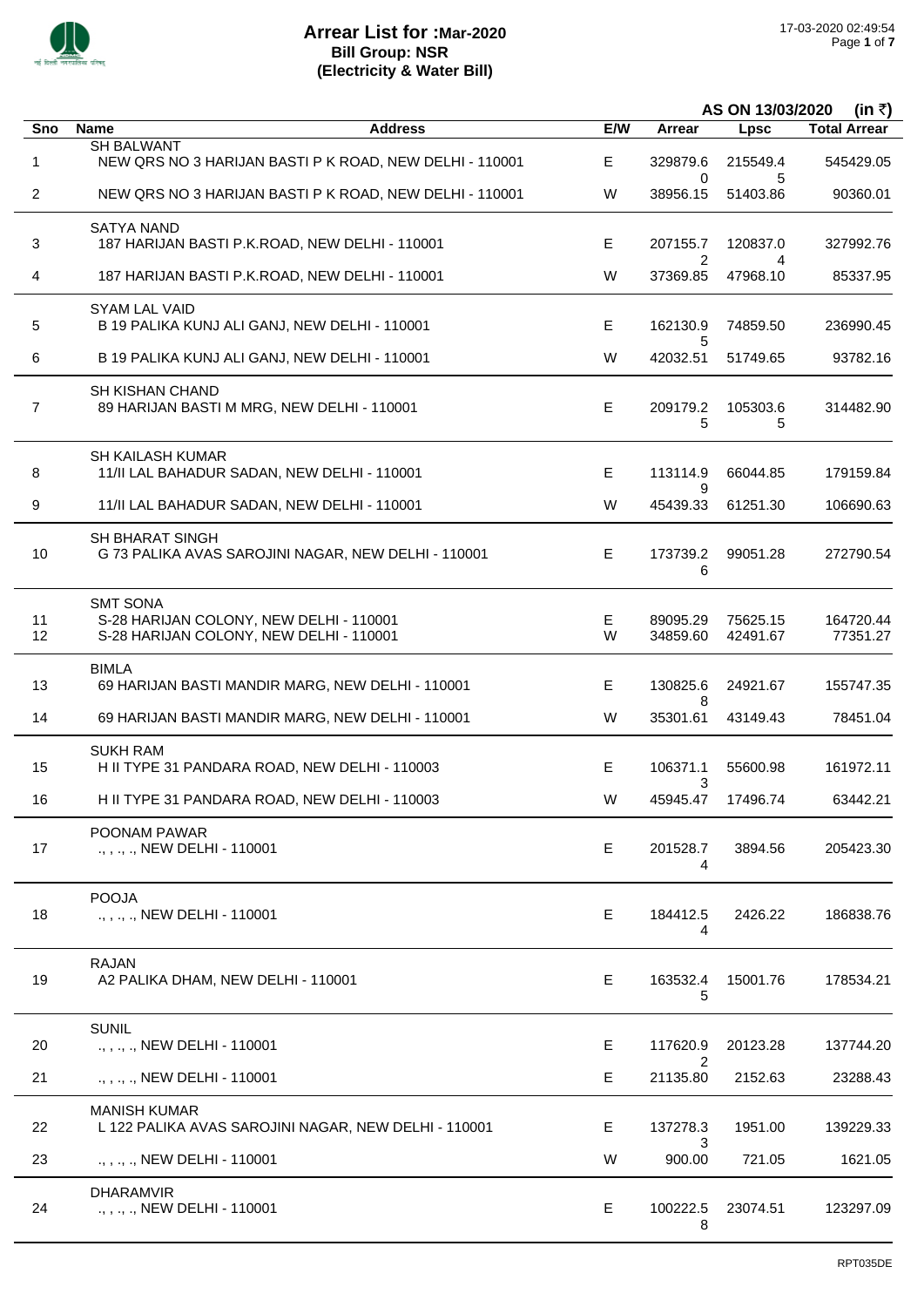

| 25       | <b>RAM WATI</b><br>., , ., ., NEW DELHI - 110001                                          | E      | 73217.45             | 15628.60             | 88846.05             |
|----------|-------------------------------------------------------------------------------------------|--------|----------------------|----------------------|----------------------|
| 26       | ., , ., ., NEW DELHI - 110001                                                             | W      | 17822.20             | 11655.73             | 29477.93             |
| 27       | SAROJA<br>F 25 TRIPLE STOREY P R LANE, NEW DELHI - 110001                                 | W      | 45339.84             | 61161.83             | 106501.67            |
| 28       | <b>MUNNI DEVI</b><br>., , ., ., NEW DELHI - 110001                                        | E      | 96588.27             | 1718.80              | 98307.07             |
| 29       | <b>SH MAUJI RAM</b><br>G-51 HARIJAN COLONY, NEW DELHI - 110001                            | W      | 40897.22             | 54622.44             | 95519.66             |
| 30<br>31 | <b>RAMESH</b><br>., , ., ., NEW DELHI - 110003<br>., , ., ., NEW DELHI - 110003           | Е<br>W | 45415.61<br>18360.68 | 17175.24<br>12086.73 | 62590.85<br>30447.41 |
| 32<br>33 | <b>VIMLA SINGH</b><br>., , ., ., NEW DELHI - 110021<br>., , ., ., NEW DELHI - 110021      | Е<br>W | 62613.45<br>4241.00  | 16675.09<br>3389.04  | 79288.54<br>7630.04  |
| 34<br>35 | <b>FAQUIR CHAND</b><br>., , ., ., NEW DELHI - 110001<br>., , ., ., NEW DELHI - 110001     | Е<br>W | 69902.91<br>900.00   | 15180.86<br>720.00   | 85083.77<br>1620.00  |
| 36       | <b>ILAM CHAND</b><br>., , ., ., NEW DELHI - 110021                                        | E      | 69076.59             | 15918.91             | 84995.50             |
| 37       | JAG MOHAN<br>., , ., ., NEW DELHI - 110001                                                | Е      | 78767.77             | 4438.83              | 83206.60             |
| 38       | <b>KELA</b><br>., , ., ., NEW DELHI - 110001                                              | E      | 80507.40             | 1487.52              | 81994.92             |
| 39       | KANHIYA LAL<br>130 HARIJAN COLONY, NEW DELHI - 110001                                     | W      | 31115.95             | 37147.53             | 68263.48             |
| 40       | <b>PERRY SWAMI</b><br>., , ., ., NEW DELHI - 110001                                       | Е      | 46855.03             | 17812.50             | 64667.53             |
| 41       | RAMA JOSHI<br>., , ., ., NEW DELHI - 110001                                               | Е      | 63722.32             | 288.18               | 64010.50             |
| 42<br>43 | <b>MAHENDRA PARKASH</b><br>., , ., ., NEW DELHI - 110001<br>., , ., ., NEW DELHI - 110001 | Е<br>W | 56759.87<br>918.55   | 5314.19<br>185.23    | 62074.06<br>1103.78  |
| 44       | <b>SANTOSH</b><br>16 P R LANE MARKET, NEW DELHI - 110001                                  | W      | 30631.42             | 31135.90             | 61767.32             |
| 45       | <b>JUGAL KISHOR</b><br>E 1 PALIKA DHAM, NEW DELHI - 110001                                | W      | 33614.76             | 24995.59             | 58610.35             |
| 46       | <b>JAGDISH</b><br>., , ., ., NEW DELHI - 110001                                           | Е      | 50668.96             | 6030.88              | 56699.84             |
| 47       | <b>SH KALLU</b><br>NEW QRS NO 32 HARIJAN BASTI P K ROAD, NEW DELHI - 110001               | W      | 27325.75             | 26499.25             | 53825.00             |
| 48       | <b>BIMLA</b><br>., , ., ., NEW DELHI - 110021                                             | Е      | 44730.87             | 7418.25              | 52149.12             |
| 49       | <b>ARPAN KUMAR</b><br>., , ., ., NEW DELHI - 110001                                       | Е      | 38021.42             | 11123.40             | 49144.82             |
| 50       | <b>KISHAN CHAND</b><br>89 HARIJAN BASTI M MRG, NEW DELHI - 110001                         | W      | 23983.60             | 23661.46             | 47645.06             |
| 51       | <b>BRIJ BHUSHAN</b><br>., , ., ., NEW DELHI - 110001                                      | Е      | 35286.77             | 10665.89             | 45952.66             |

RPT035DE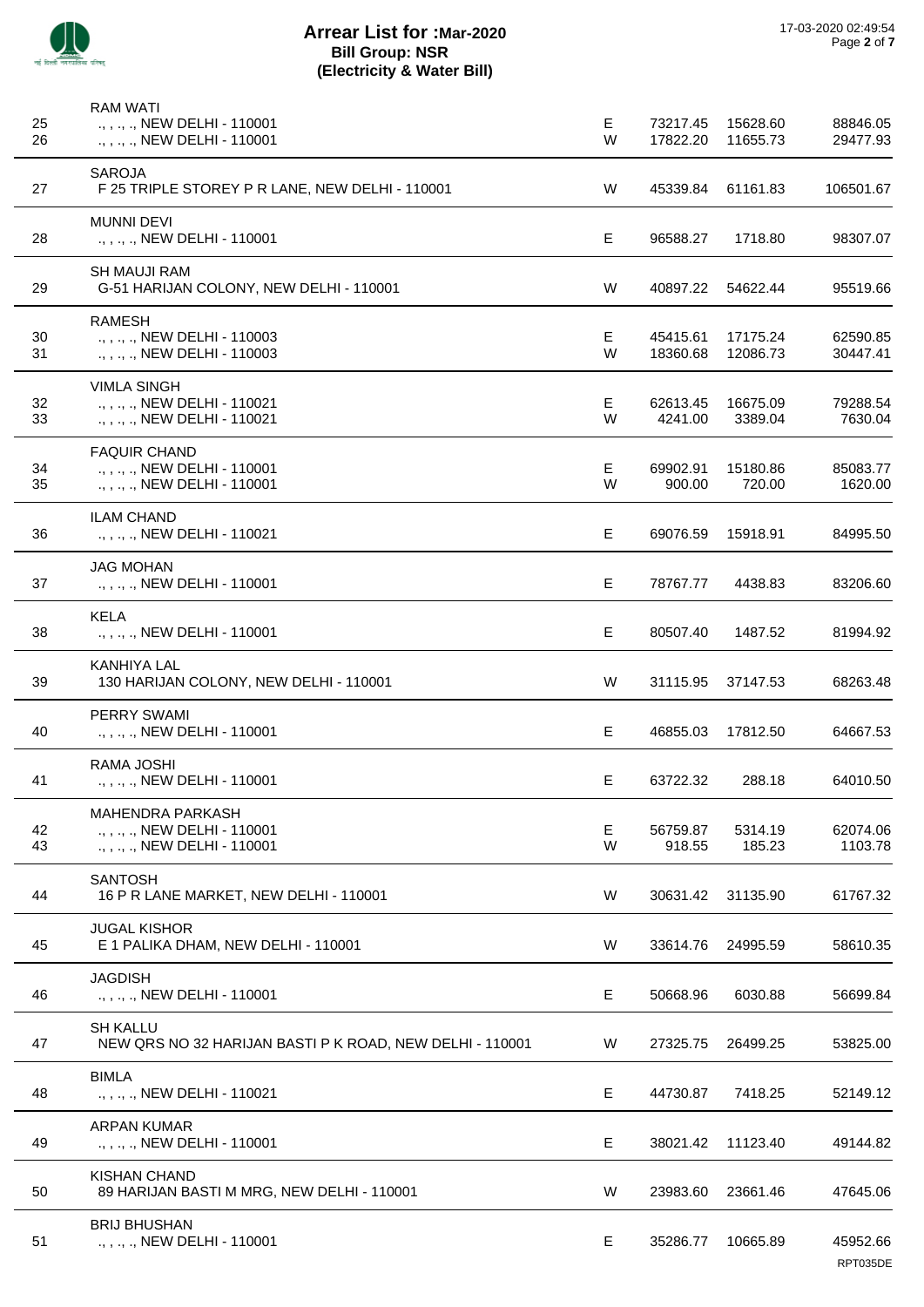

| 52       | ., , ., ., NEW DELHI - 110001                                                                                           | W      | 900.00              | 720.00            | 1620.00              |
|----------|-------------------------------------------------------------------------------------------------------------------------|--------|---------------------|-------------------|----------------------|
| 53       | <b>RADHEY SHYAM</b><br>., , ., ., NEW DELHI - 110001                                                                    | Е      | 46867.28            | 235.53            | 47102.81             |
| 54       | <b>NEELAM UNIYAL</b><br>., , ., ., NEW DELHI - 110001                                                                   | Е      | 39722.88            | 4157.20           | 43880.08             |
| 55       | <b>KISHORE KUMAR</b><br>D 10 PALIKA DHAM DIZ AREA, NEW DELHI - 110001                                                   | W      | 35395.56            | 6933.81           | 42329.37             |
| 56       | <b>SUNIT KUMAR</b><br>., , ., ., NEW DELHI - 110001                                                                     | W      | 35075.61            | 6887.81           | 41963.42             |
| 57       | <b>MANOJ</b><br>38 TYPE II PANDARA ROAD, NEW DELHI - 110001                                                             | W      | 25550.77            | 16212.29          | 41763.06             |
| 58       | <b>KANTI</b><br>., , ., ., NEW DELHI - 110001                                                                           | Е      | 40520.23            | 762.97            | 41283.20             |
| 59       | RAJ KUMAR<br>., , ., ., NEW DELHI - 110001                                                                              | W      | 29688.97            | 11064.56          | 40753.53             |
| 60       | <b>RAJ KUMAR</b><br>2 HAILY LANE, NEW DELHI - 110001                                                                    | W      | 20809.60            | 14067.96          | 34877.56             |
| 61       | <b>MUKESH</b><br>., , ., ., NEW DELHI - 110001                                                                          | Е      | 28755.21            | 2296.77           | 31051.98             |
| 62       | <b>SURESH</b><br>., , ., ., NEW DELHI - 110001                                                                          | Е      | 27952.73            | 1678.84           | 29631.57             |
| 63       | <b>SH GANGA PD SINGH</b><br>D-4 PALIKA NIWAS, NEW DELHI - 110001                                                        | W      | 16807.09            | 10160.80          | 26967.89             |
| 64       | <b>MANOJ LORRY</b><br>., , ., ., NEW DELHI - 110001                                                                     | W      | 24149.42            | 2212.44           | 26361.86             |
| 65<br>66 | <b>RAM CHANDER</b><br>., , ., ., NEW DELHI - 110001<br>., , ., ., NEW DELHI - 110001                                    | Е<br>W | 4237.75<br>13195.10 | 769.27<br>7007.42 | 5007.02<br>20202.52  |
| 67       | YASHODA<br>., , ., ., NEW DELHI - 110001                                                                                | Е      | 22567.11            | 2097.81           | 24664.92             |
| 68       | <b>ASHOK KUMAR</b><br>., , ., ., NEW DELHI - 110021                                                                     | E      | 23151.98            | 1340.89           | 24492.87             |
| 69<br>70 | <b>DHARAM VIR</b><br>S-20 P.R.LANE TRIPAL STOREY, NEW DELHI - 110001<br>S-20 P.R.LANE TRIPAL STOREY, NEW DELHI - 110001 | Е<br>W | 6464.77<br>8615.54  | 649.92<br>6458.74 | 7114.69<br>15074.28  |
| 71       | SANJAY<br>., , ., ., NEW DELHI - 110001                                                                                 | Е      | 19008.08            | 3082.83           | 22090.91             |
| 72       | <b>RAM KUMAR</b><br>., , ., ., NEW DELHI - 110021                                                                       | E      | 16879.73            | 2275.59           | 19155.32             |
| 73       | <b>RAJESH</b><br>., , ., ., NEW DELHI - 110021                                                                          | E      | 16524.98            | 2308.38           | 18833.36             |
| 74       | <b>RAJ SINGH</b><br>145 VALMIKI SADAN MANDIR MARG, NEW DELHI - 110001                                                   | W      | 5705.29             | 11854.37          | 17559.66             |
| 75<br>76 | <b>TARA CHAND</b><br>., , ., ., NEW DELHI - 110001<br>., , ., ., NEW DELHI - 110001                                     | E<br>W | 12543.74<br>2977.38 | 1055.36<br>741.59 | 13599.10<br>3718.97  |
| 77       | <b>SANTOSH</b><br>FLAT NO. F 1 N P SCHOOL LAXMI BAI NAGAR, NEW DELHI - 110001                                           | W      | 11525.92            | 5060.24           | 16586.16<br>RPT035DE |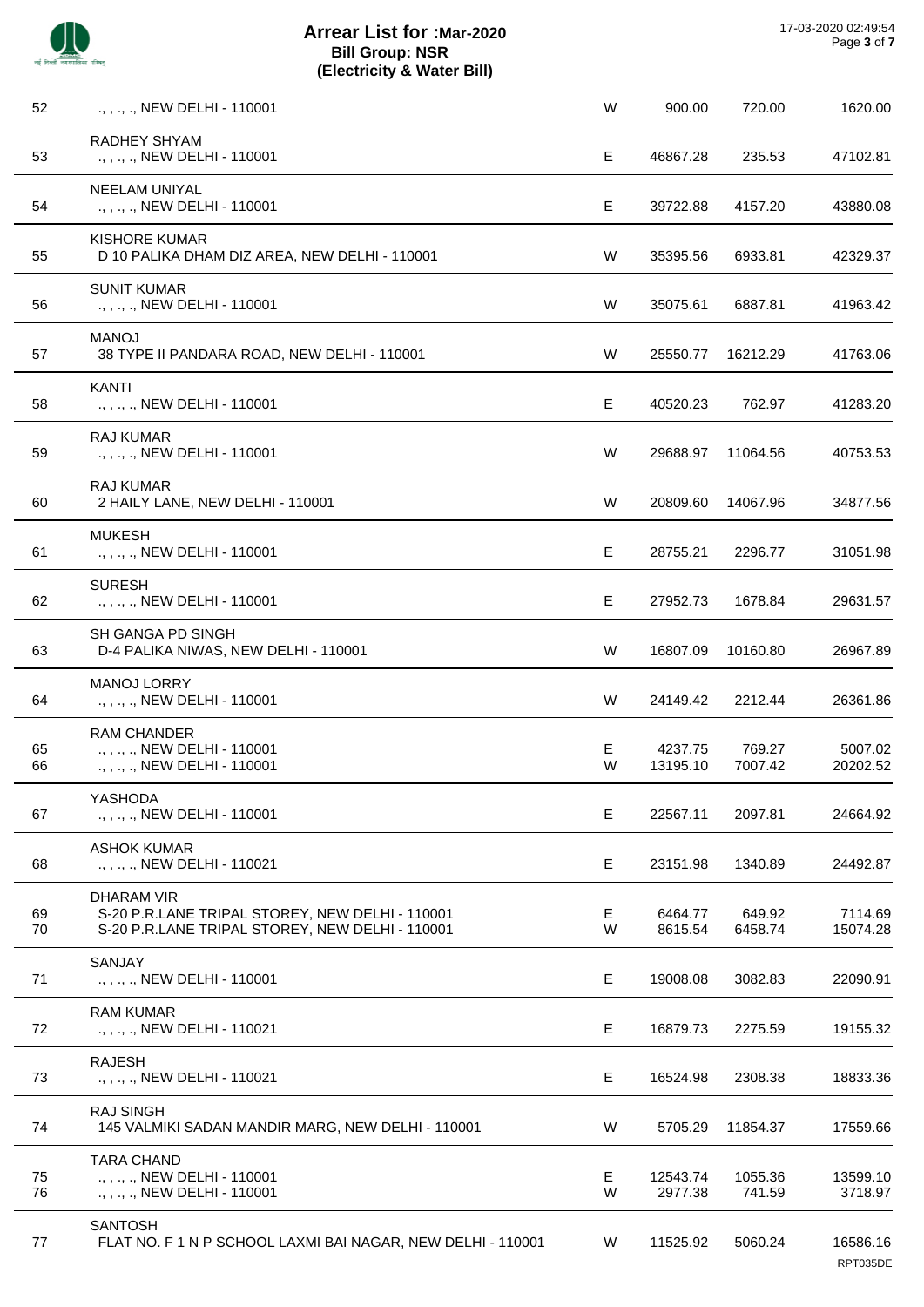

| 78       | <b>MEENA</b><br>., , ., ., NEW DELHI - 110001                                                                           | Е      | 5556.59            | 431.39             | 5987.98             |
|----------|-------------------------------------------------------------------------------------------------------------------------|--------|--------------------|--------------------|---------------------|
| 79       | ., , ., ., NEW DELHI - 110001<br>SARBATI DEVI                                                                           | W      | 7476.51            | 2286.26            | 9762.77             |
| 80       | H NO 120 VALMIKI SADAN MANDIR MARG, NEW DELHI - 110001                                                                  | W      | 10749.08           | 4296.49            | 15045.57            |
| 81       | PUNNA MALLAI<br>., , ., ., NEW DELHI - 110021                                                                           | E.     | 14081.92           | 770.95             | 14852.87            |
| 82       | <b>JAI PAL</b><br>150 HARIJAN BASTI, NEW DELHI - 110001                                                                 | W      | 10424.58           | 4230.40            | 14654.98            |
| 83<br>84 | <b>SHAKUNTALA</b><br>., , ., ., NEW DELHI - 110001<br>., , ., ., NEW DELHI - 110001                                     | Ε<br>W | 2383.80<br>9820.16 | 295.95<br>1018.06  | 2679.75<br>10838.22 |
| 85       | <b>BIMLA DEVI</b><br>G 15 PALIKA DHAM GOLE MKT, NEW DELHI - 110001                                                      | W      | 8918.40            | 4051.73            | 12970.13            |
| 86       | <b>RAJ KUMAR</b><br>., , ., ., NEW DELHI - 110001                                                                       | W      | 9409.68            | 3252.84            | 12662.52            |
| 87       | OMI<br>67 BALMIKI SADAN, NEW DELHI - 110001                                                                             | W      | 9484.20            | 3130.59            | 12614.79            |
| 88       | <b>RAMESH CHAND</b><br>., , ., ., NEW DELHI - 110001                                                                    | Е      | 10909.64           | 591.58             | 11501.22            |
| 89       | <b>SHAKUNTALA</b><br>21/1B SEC II PESHWA ROAD, NEW DELHI - 110001                                                       | W      | 8420.84            | 2728.39            | 11149.23            |
| 90<br>91 | <b>MAYA</b><br>., , ., ., NEW DELHI - 110001<br>., , ., ., NEW DELHI - 110001                                           | Ε<br>W | 2641.61<br>6912.14 | 556.10<br>530.48   | 3197.71<br>7442.62  |
| 92       | KAMAL KISHORE SHARMA<br>40/3 KIDWAI NAGAR EAST, NEW DELHI - 110001                                                      | W      | 7345.32            | 3277.51            | 10622.83            |
| 93       | GIRISH CHANDER PANT<br>., , ., ., NEW DELHI - 110001                                                                    | Е      | 9587.37            | 42.76              | 9630.13             |
| 94<br>95 | <b>BHIM SINGH</b><br>S 19 TRIPLE STOREY P R LANE, NEW DELHI - 110001<br>S 19 TRIPLE STOREY P R LANE, NEW DELHI - 110001 | Е<br>W | 2755.06<br>4337.51 | 1339.80<br>1178.29 | 4094.86<br>5515.80  |
| 96       | AMIT KUMAR SAXENA<br>., , ., ., NEW DELHI - 110001                                                                      | Е      | 8724.71            | 510.94             | 9235.65             |
| 97<br>98 | <b>SHANTI</b><br>QR.IS S/S NO-3 ELECT LANE, NEW DELHI - 110001<br>QR.IS S/S NO-3 ELECT LANE, NEW DELHI - 110001         | Е<br>W | 5030.32<br>2872.21 | 538.88<br>431.38   | 5569.20<br>3303.59  |
| 99       | <b>PRADEEP KUMAR</b><br>53 M S FLAT ALIGANJ LODHI COLONY, NEW DELHI - 110001                                            | W      | 7371.62            | 1303.56            | 8675.18             |
| 100      | <b>MEHAR SINGH</b><br>., , ., ., NEW DELHI - 110001                                                                     | E      | 6910.40            | 1261.02            | 8171.42             |
| 101      | <b>VINAY KUMAR SHARMA</b><br>., , ., ., NEW DELHI - 110001                                                              | W      | 2907.82            | 4524.50            | 7432.32             |
| 102      | <b>BHAGWAN DASS</b><br>E 13 PALIKA DHAM, NEW DELHI - 110001                                                             | W      | 5801.40            | 1601.76            | 7403.16             |
| 103      | <b>SUNITA</b><br>., , ., ., NEW DELHI - 110021                                                                          | Е      | 6607.11            | 320.38             | 6927.49             |
|          |                                                                                                                         |        |                    |                    |                     |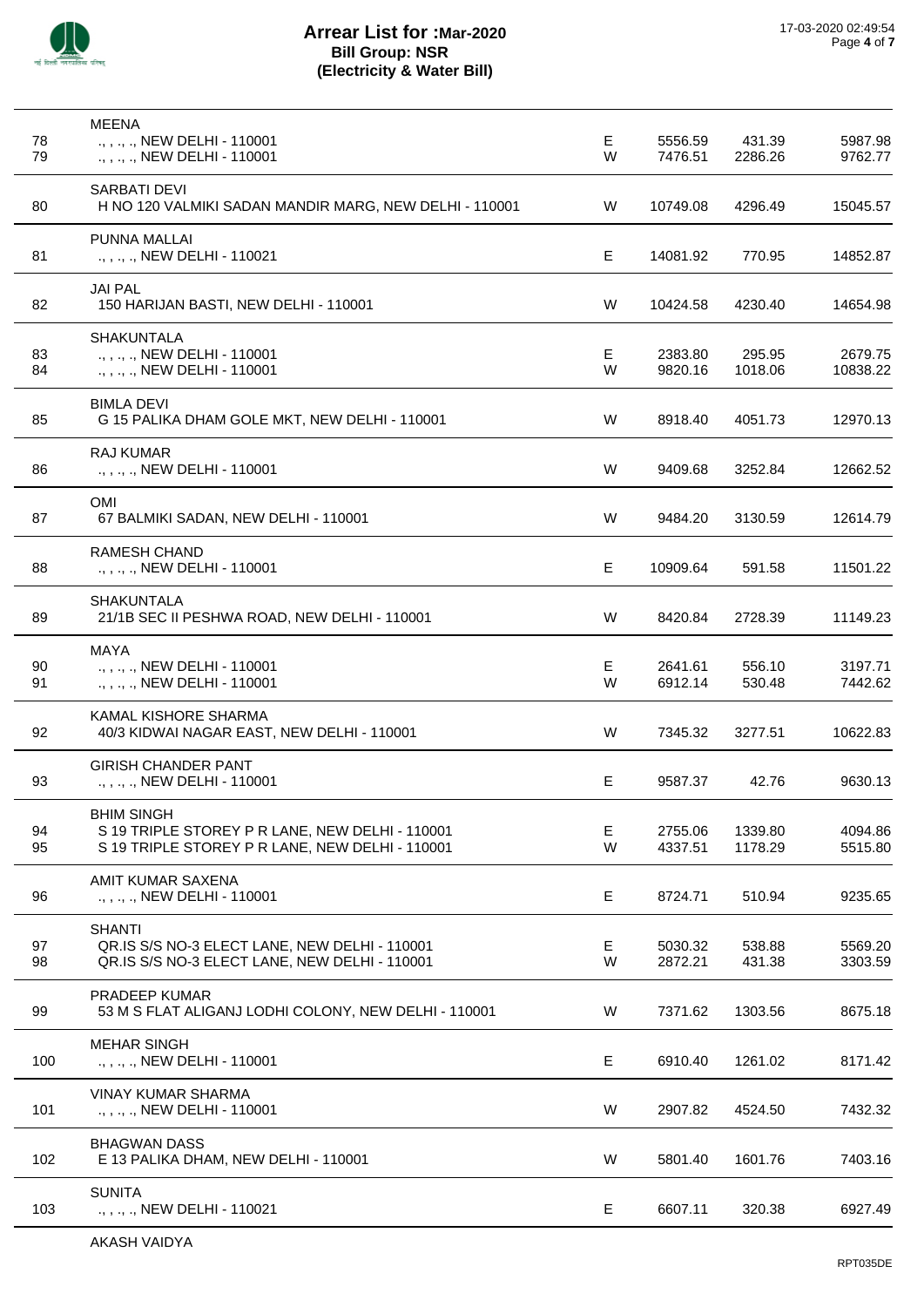

| 104 | ., , ., ., NEW DELHI - 110001                                                      | Е | 6184.46 | 711.42  | 6895.88 |
|-----|------------------------------------------------------------------------------------|---|---------|---------|---------|
| 105 | <b>SURESH KUMAR</b><br>., , ., ., NEW DELHI - 110001                               | E | 6102.31 | 308.88  | 6411.19 |
| 106 | <b>OM PARKASH</b><br>F-29 HARIJAN BASTI P.K.ROAD, NEW DELHI - 110001               | W | 4348.51 | 1912.29 | 6260.80 |
| 107 | SWALEHA NIHAL<br>., , ., ., NEW DELHI - 110001                                     | Е | 5692.84 | 381.86  | 6074.70 |
| 108 | <b>BIMLA</b><br>., , ., ., NEW DELHI - 110021                                      | Е | 5367.49 | 644.28  | 6011.77 |
| 109 | <b>RAJENDER</b><br>., , ., ., NEW DELHI - 110001                                   | Е | 5437.26 | 340.55  | 5777.81 |
| 110 | <b>RAJESH</b><br>., , ., ., NEW DELHI - 110001                                     | W | 4537.48 | 1081.53 | 5619.01 |
| 111 | <b>SURESH</b><br>FLAT NO 4 CWC LODHI COLONY, NEW DELHI - 110001                    | W | 4660.54 | 953.21  | 5613.75 |
| 112 | <b>PAWAN KUMAR</b><br>., , ., ., NEW DELHI - 110021                                | Е | 4983.88 | 577.63  | 5561.51 |
| 113 | <b>SANJAY KUMAR</b><br>D 16 PALIKA DHAM DIZ AREA, NEW DELHI - 110001               | W | 4348.19 | 867.40  | 5215.59 |
| 114 | BRAHMA PRAKASH UPADHYAY<br>., , ., ., NEW DELHI - 110001                           | W | 2274.64 | 2877.37 | 5152.01 |
| 115 | <b>DHARMVIR</b><br>., , ., ., NEW DELHI - 110003                                   | Е | 4602.56 | 538.83  | 5141.39 |
| 116 | MANJU SHARMA<br>., , ., ., NEW DELHI - 110001                                      | W | 2692.02 | 2440.58 | 5132.60 |
| 117 | <b>RAJINDER</b><br>., , ., ., NEW DELHI - 110001                                   | Е | 4861.06 | 228.36  | 5089.42 |
| 118 | <b>VIJAY PAL</b><br>M 143 PALIKA AVAS SAROJINI NAGAR, NEW DELHI - 110001           | W | 4349.27 | 583.24  | 4932.51 |
| 119 | <b>PAN SINGH</b><br>., , ., ., NEW DELHI - 110001                                  | E | 4630.61 | 129.80  | 4760.41 |
| 120 | <b>RAJBIR SINGH PUNDIR</b><br>F 2 BEGUM ZAIDI MARKET MOTI BAGH, NEW DELHI - 110001 | W | 4081.45 | 594.52  | 4675.97 |
| 121 | <b>KULDEEP KUMAR</b><br>QTR.NO.62 LAXMI BAI NAGAR, NEW DELHI - 110001              | W | 3994.53 | 600.43  | 4594.96 |
| 122 | <b>BABU LAL</b><br>., , ., ., NEW DELHI - 110001                                   | W | 2052.09 | 1604.38 | 3656.47 |
| 123 | <b>BALA</b><br>., , ., ., NEW DELHI - 110001                                       | E | 3479.20 | 171.16  | 3650.36 |
| 124 | <b>GAURAV KUMAR SINGH</b><br>., , ., ., NEW DELHI - 110001                         | Е | 3356.34 | 189.71  | 3546.05 |
| 125 | DAMODAR PRASAD<br>., , ., ., NEW DELHI - 110021                                    | E | 3326.83 | 148.77  | 3475.60 |
| 126 | <b>VIJAY PAL</b><br>G 41 VALMIKI SADAN MANDIR MARG, NEW DELHI - 110001             | W | 2882.55 | 578.87  | 3461.42 |
|     | ANANDI RAWAT                                                                       |   |         |         |         |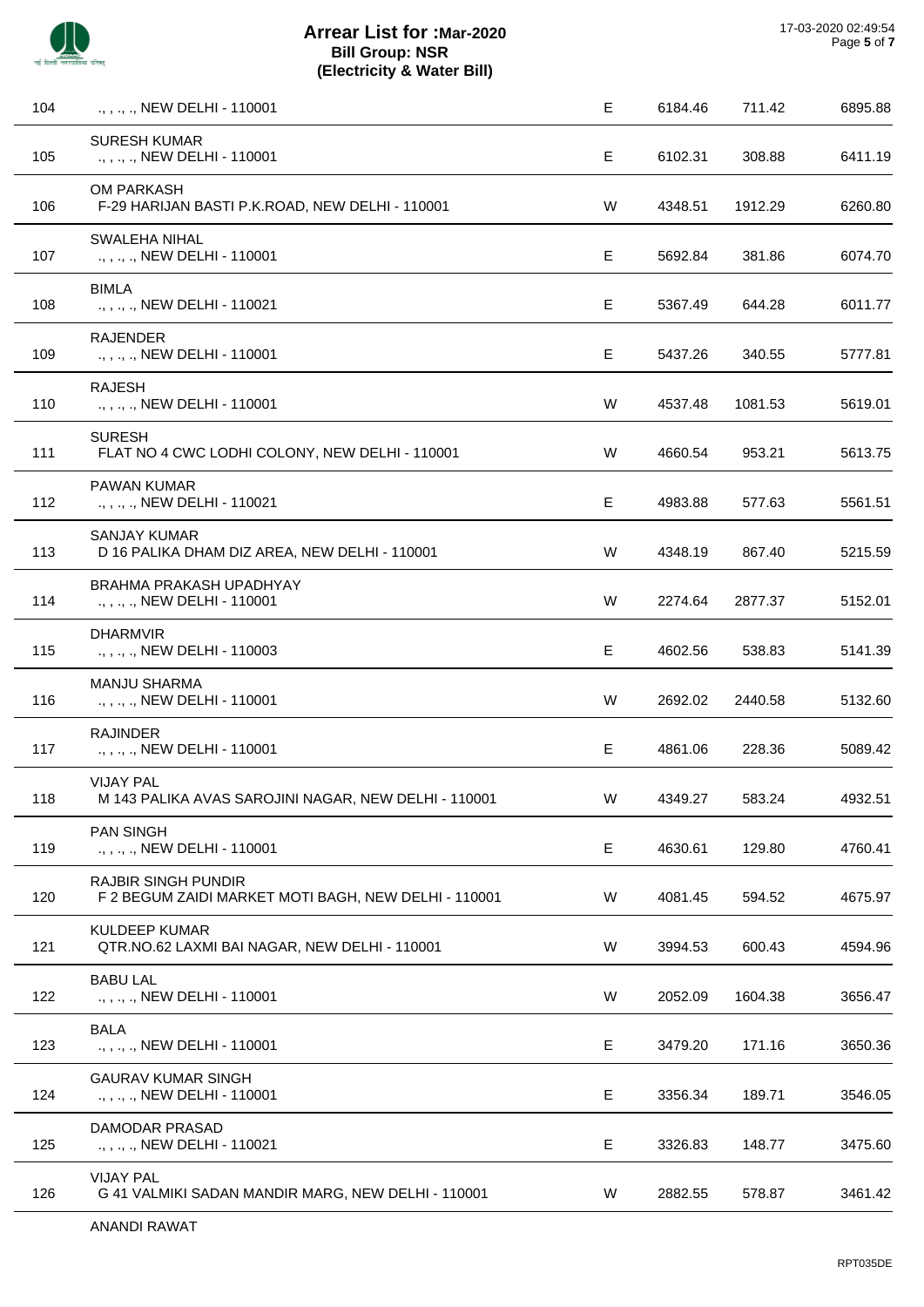

| 127 | ., ., ., NEW DELHI - 110001                                              | Е | 3283.91 | 155.06 | 3438.97 |
|-----|--------------------------------------------------------------------------|---|---------|--------|---------|
| 128 | <b>NOORUDDIN</b><br>., , ., ., NEW DELHI - 110001                        | E | 3113.04 | 279.06 | 3392.10 |
| 129 | <b>SATAY WATI</b><br>F-22 P.R.LANE T/S, NEW DELHI - 110001               | W | 2884.18 | 504.19 | 3388.37 |
| 130 | <b>BINOD</b><br>., , ., ., NEW DELHI - 110001                            | Е | 3156.68 | 226.40 | 3383.08 |
| 131 | <b>RAMESH</b><br>G-35 HARIJAN BASTI, NEW DELHI - 110001                  | W | 2812.70 | 418.34 | 3231.04 |
| 132 | <b>BHANU PRATAP</b><br>., , ., ., NEW DELHI - 110001                     | Е | 3102.00 | 89.05  | 3191.05 |
| 133 | <b>BEENA</b><br>., , ., ., NEW DELHI - 110001                            | Е | 2958.58 | 162.97 | 3121.55 |
| 134 | <b>SARLA</b><br>S-32, HARIJAN COLONY, NEW DELHI - 110001                 | W | 2280.56 | 311.92 | 2592.48 |
| 135 | <b>AMAR SINGH</b><br>QR.NO-40/2 KIDWAI NAGAR, NEW DELHI - 110001         | W | 2221.26 | 334.43 | 2555.69 |
| 136 | <b>DALIP KUMAR</b><br>., , ., ., NEW DELHI - 110001                      | W | 1968.61 | 496.10 | 2464.71 |
| 137 | <b>DALIP SINGH</b><br>S 51 VALMIKI SADAN MANDIR MARG, NEW DELHI - 110001 | W | 2200.30 | 223.03 | 2423.33 |
| 138 | <b>BRAHM PRAKASH</b><br>S 3 II NDMC QTR KAKA NAGAR, NEW DELHI - 110001   | W | 1449.38 | 906.84 | 2356.22 |
| 139 | P S MADHUSUDAN PILLAI<br>., , ., ., NEW DELHI - 110001                   | Е | 2161.52 | 126.85 | 2288.37 |
| 140 | <b>BANSI LAL MEENA</b><br>., , ., ., NEW DELHI - 110001                  | Е | 2040.13 | 71.76  | 2111.89 |
| 141 | SH.MADAN<br>NDMC FLAT NO.9 ALI GANJ, NEW DELHI - 110001                  | W | 1707.22 | 387.55 | 2094.77 |
| 142 | UTTAM CHAND<br>., , ., ., NEW DELHI - 110001                             | Е | 1969.75 | 115.59 | 2085.34 |
| 143 | T RAJU<br>., , ., ., NEW DELHI - 110021                                  | Е | 1847.35 | 81.10  | 1928.45 |
| 144 | <b>ASHOK KUMAR</b><br>., , ., ., NEW DELHI - 110001                      | Е | 1811.01 | 105.58 | 1916.59 |
| 145 | <b>CHANDER SHEKHAR</b><br>., , ., ., NEW DELHI - 110021                  | Е | 1788.95 | 104.98 | 1893.93 |
| 146 | <b>SUNIL KUMAR</b><br>., , ., ., NEW DELHI - 110001                      | W | 900.00  | 945.21 | 1845.21 |
| 147 | <b>RAM KISHAN</b><br>., , ., ., NEW DELHI - 110001                       | Е | 1727.17 | 116.59 | 1843.76 |
| 148 | <b>RAJBEER SINGH</b><br>., , ., ., NEW DELHI - 110021                    | Е | 1656.42 | 114.53 | 1770.95 |
| 149 | <b>SATPAL</b><br>., , ., ., NEW DELHI - 110001                           | Е | 1604.82 | 119.48 | 1724.30 |
|     | DHARMENDER                                                               |   |         |        |         |